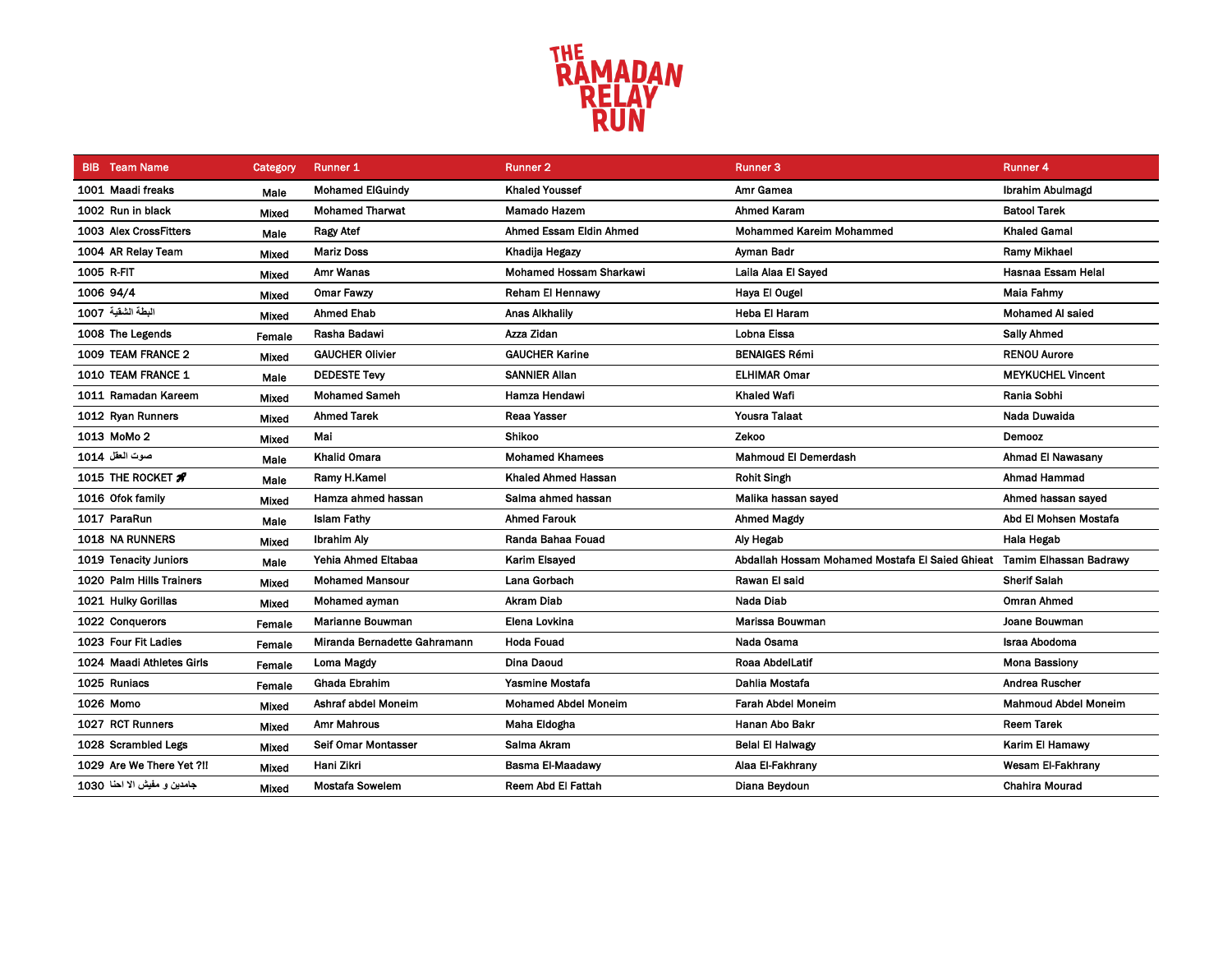

| <b>BIB</b> Team Name               | Category     | <b>Runner 1</b>                  | <b>Runner 2</b>                                            | <b>Runner 3</b>                  | <b>Runner 4</b>             |
|------------------------------------|--------------|----------------------------------|------------------------------------------------------------|----------------------------------|-----------------------------|
| 1031 Backstreet Bodz               | Mixed        | Nada El Sawy                     | Abdelrahman Ahmed Mahmoud Hassan                           | <b>Mahmoud Osama</b>             | <b>Andrew Clarke</b>        |
| 1032 One Shot                      | Male         | Ahmed el Khayal                  | Yehia el maghraby                                          | <b>Mohamed Aly Essam</b>         | <b>Mohamed Teama</b>        |
| 1033 RCT runners                   | Mixed        | Ammar Mohamed Nasr Eldin Hegazy  | <b>Mava Khalil</b>                                         | <b>Basma Gomaa</b>               | Doha Mohamed Ramadan        |
| 1034 Zeinah Fitness Studio         | Mixed        | Mostafa Ibrahim Mohammed         | Nada Mostafa Ibrahim                                       | Ali Mostafa Ibrahim              | Noor Mostafa Ibrahim        |
| 1035 Zayed Nar                     | <b>Mixed</b> | <b>Tarek Saleh</b>               | <b>Ahmed Rady</b>                                          | Donia Nasr                       | Loai Darwish                |
| 1036 Mighty Ducks                  | Mixed        | Alia ElKadi                      | <b>Mohamed El Batran</b>                                   | <b>Mohamed Farrag</b>            | <b>Michel Rafla</b>         |
| 1037 Zamalek High                  | Female       | <b>Judith Adriaanse</b>          | Sarah Kent                                                 | <b>Julie Kristiansen</b>         | Laura Schmid                |
| 1038 PILLANGOK                     | Mixed        | <b>Laszlo Karoly</b>             | <b>Andras Kovacs</b>                                       | Sara Kovacs                      | <b>Anita Sirmer</b>         |
| 1039 HAPPY FEET                    | Mixed        | Amir Shawki                      | <b>Mohamed Gamal</b>                                       | <b>Mohamed Habashy</b>           | <b>Heba Kamel</b>           |
| <b>1040 SKFB</b>                   | Mixed        | <b>Botros Salama</b>             | <b>Sarah Boctor</b>                                        | <b>Karim Nader</b>               | <b>Farid Nader</b>          |
| البطة المرتاحة للجرى والسباحة 1041 | Mixed        | Nabil Adel                       | <b>Hmsa Khaled</b>                                         | Abdullah Ashraf                  | <b>Mohamed Hesham</b>       |
| 1042 Runiacs                       | Male         | <b>Amir Guirguis</b>             | Aladdin Pasha                                              | <b>Marwan Ahmed</b>              | <b>Tarek Ayman</b>          |
| 1043 Ibex on The Track             | Mixed        | Nada Rawash                      | <b>Maged Rawash</b>                                        | <b>Eric Verel</b>                | Can Bayaan Blaschke         |
| 1044 TriRunners                    | Mixed        | <b>Mohamed Koueider</b>          | <b>Aly Eldeeb</b>                                          | <b>Hadeel Tamim</b>              | Mostafa El Sadek            |
| 1045 TriMachine Coaches Male       | Male         | Yahia Abdelhakem Ahmed Elsaved   | Mohanad Yasser Mohamed El Sayed Elshafei Belal Salah Osman |                                  | Seifeldeen Ismail           |
| 1046 TriMachine Coaches Mix        | Mixed        | <b>Tarek Magdy Ahmed Mohamed</b> | <b>Omar Magdy Ahmed Mohamed</b>                            | <b>Taher Hesham Hassan</b>       | Maram Yasser Mohamed el Sha |
| 1047 Team BP                       | Male         | <b>Waly Abdellaif</b>            | Yassin Salaheldin                                          | Mostafa Foda                     | Karim Kamal                 |
| البطة المثابرة 1048                | Female       | Shaimaa Gheith                   | Mai Mansour                                                | <b>Radwa Shoukry</b>             | Mennatullah Reda Atta       |
| 1049 Tenacity                      | Female       | Salma Shabana                    | Dalia Badrawi                                              | Yasmin Halawa                    | <b>Farida Elkafrawy</b>     |
| 1050 The Orange Team               | Mixed        | Raghda Zohair                    | <b>Omar Saleh</b>                                          | Sara Nashaat                     | <b>Ahmed Effat</b>          |
| 1051 El Sawareekh                  | Mixed        | <b>Ahmed ElGarem</b>             | <b>Ahmed Gomaa</b>                                         | <b>Ahmed Essam</b>               | Arii Nabil                  |
| 1052 On Track                      | Mixed        | <b>Rami Mikhail</b>              | Fadialla Abowafia                                          | <b>Emad Takla</b>                | Mirana Ahmed                |
| 1053 Headlighters                  | Male         | <b>Mohamed Shawki</b>            | Adham Bahaa                                                | Mustafa Danash                   | Hazem Rabei                 |
| 1054 Al-Mazarita                   | Male         | Khaled El Tayeb                  | <b>Hesham Abdallah Mohamed</b>                             | <b>Ahmed Mohamed El Sayed</b>    | <b>Emad Mohamed</b>         |
| 1055 Alex Night Runnres Eagles     | Mixed        | Sara Mahgoub                     | <b>Mohamed khaled</b>                                      | <b>Mohammed Saiko</b>            | <b>Hammam Mahmoud</b>       |
| 1056 K & THE MINIS                 | Female       | Karma Hamshary                   | <b>Malak Wessam</b>                                        | <b>Malak Tarek</b>               | Salma moussa                |
| 1057 Bolt□                         | Mixed        | Ezzeldin Hamdy Zakaria           | Abdelrahman Hamdy Zakaria                                  | <b>Sherif Abdelhalim Mohamed</b> | Nourhan mohy elsayed        |
| 1058 Z Tri Team                    | Male         | Khaled Farag                     | Ali Alaa                                                   | Yehia Gamal                      | <b>Belal Wazeer</b>         |
| 1059 Adidas Runners                | Mixed        | <b>Tarek Hamdi</b>               | <b>Eric El Masry</b>                                       | <b>Ahmad Borham</b>              | Sara Mansour                |
| 1060 MA Ladies                     | Female       | Nadine Wasfi                     | Sara Nasr                                                  | <b>Hager Elsharkawi</b>          | Sara Abdou                  |